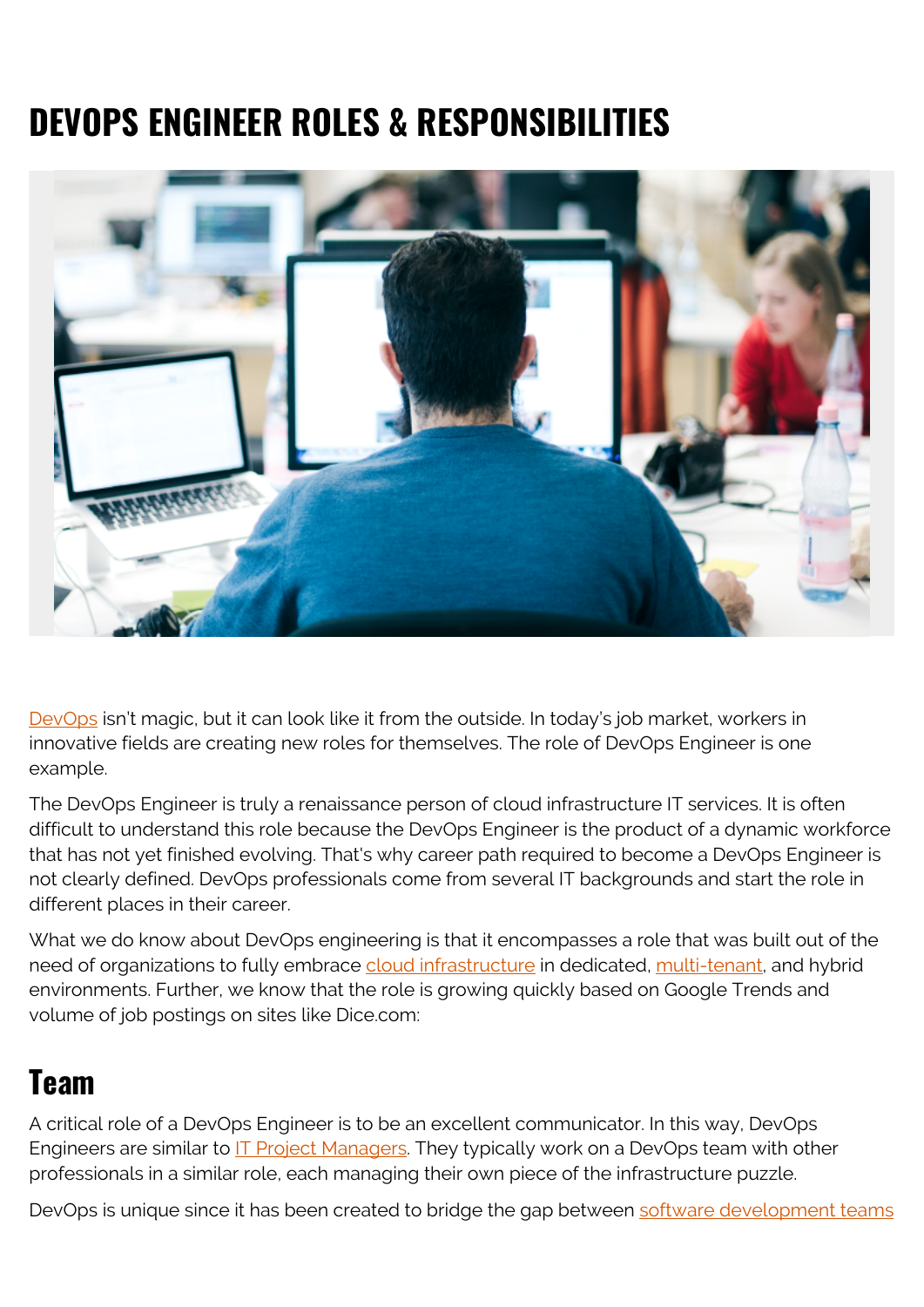[and IT operations](https://blogs.bmc.com/blogs/it-teams/). (That's where the name DevOps comes from.) A good way to think of these departments is to view them as being two sides of the same coin, who sometimes have trouble sharing each other's vision.

The DevOps Engineer serves an important role on each team and liaises between both.

While the demands of a DevOps Engineer often require him or her to work alone, they are expert collaborators. This is because their role requires them to build upon the work of their counterparts on development and IT teams to:

- Scale cloud programs
- Create workflow processes
- Assign tenants
- And more

It isn't uncommon for DevOps to be called to [mentor](https://blogs.bmc.com/blogs/mentoring-an-enriching-alliance/) software developers and architecture teams within an organization to teach them how to create software that is easily scalable. They also collaborate with [IT and security teams](https://blogs.bmc.com/blogs/secops-roles/) to ensure quality releases. Some DevOps teams include DevSecOps, which applies DevOps principles to proactive security measures.

The DevOps Engineer is an important IT team member because they work with *internal customers*, including:

- QC personnel
- [Software and application developers](https://blogs.bmc.com/blogs/application-developer-roles-responsibilities/)
- Project managers
- Project stakeholders (usually from within your organization)

DevOps engineers rarely work with external customers or end-users, but keep a "customer first" mindset to satisfy the needs of their internal clients.

The DevOps Engineer is a customer-service oriented, team player who can emerge from a number of different work and educational backgrounds, but through their experience has developed the right skillset to move into DevOps.

## **Experience required**

A DevOps role in most organizations requires experience with:

- Integration technology
- Automation
- Cloud coding languages

This experience is typically gained by Systems Managers, IT Project Managers, or Database Administrators (DBAs), among many possible career paths. Almost every DevOps job requires at least 2-3 years' experience with [continuous integration,](https://blogs.bmc.com/blogs/deployment-pipeline/) DevOps, and related experience.

DevOps Engineers specialize in writing code to amend existing cloud platforms rather than for the creation of new ones. That's why organizations that use DevOps deploy code more frequently and with more accuracy than their competitors. So, someone who is interested in career pathing into DevOps should be experienced in several open source technologies and have a broad knowledge of technology used by DevOps engineers.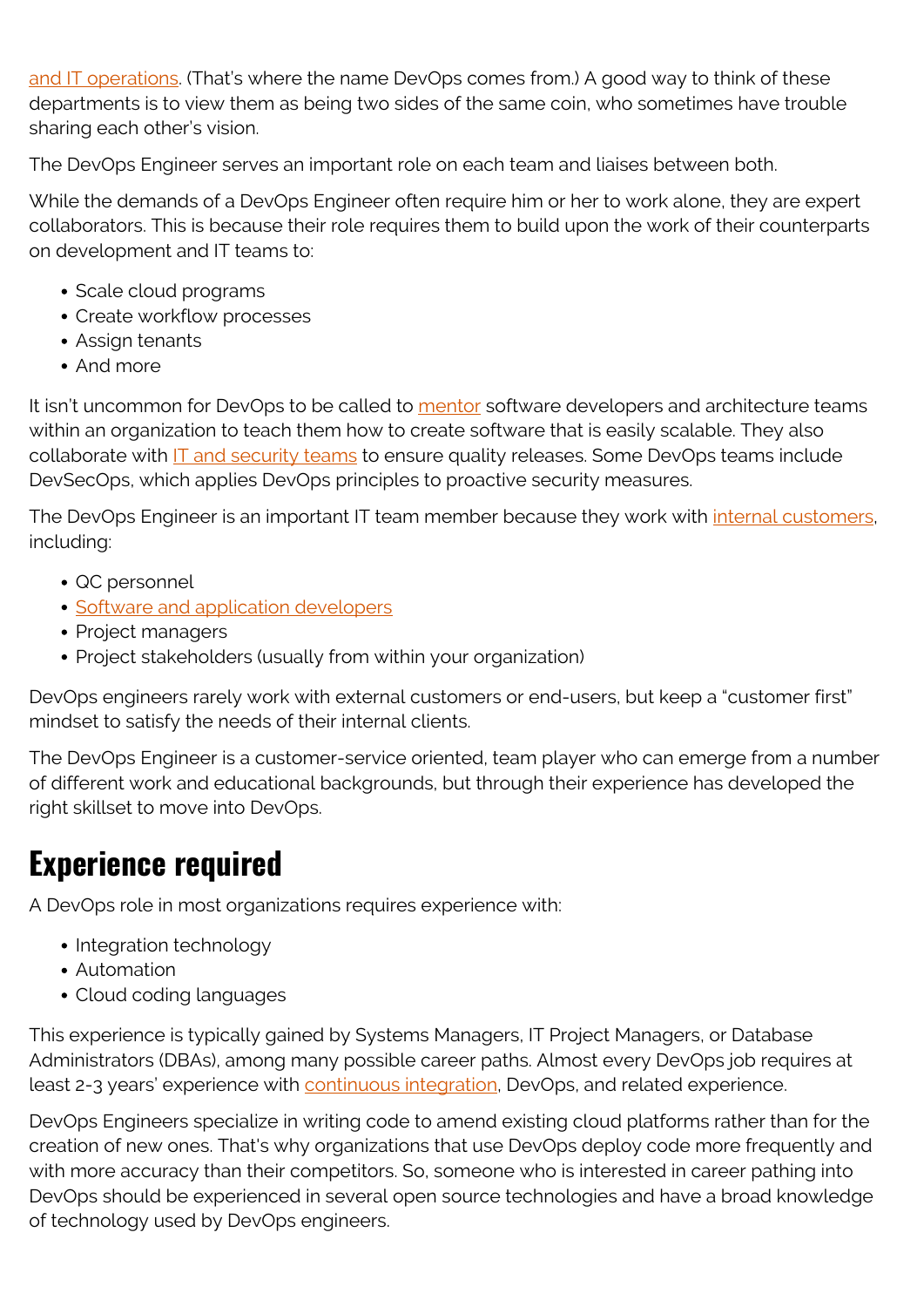

In addition to the above

experience requirements, DevOps Engineers typically need a 4-year undergraduate degree in a related field.

### **Infrastructure planning, testing & development**

In the regular workday, DevOps Engineers look at individual functions of the cloud environment and write code to scale them to fill some immediate need. This might include:

- Adding users to a cloud infrastructure
- Adding permissions
- Adding or changing workflow processes
- Adding entire objects that function like containers (e.g., [FaaS\)](https://blogs.bmc.com/blogs/faas-function-as-a-service/) to meet business needs

The DevOps engineer focuses on configuration, documentation, optimization, and support of the infrastructure components. This type of work requires rapid-fire coding, or the ability to write small snippets of code in many different languages. It also means DevOps professionals must be wellversed at testing in a virtual environment. Between the coding and the testing, it's easy to forget to plan.

One skill DevOps Engineers need to develop? Looking at the big picture.

Infrastructure planning is what DevOps Engineers are hired to do. The ability to plan integrations and additions across many systems, however, is what separates the Cloud Database Manager from the DevOps Engineer.

# **Security & automation**

The ability to write secure code is a big asset in DevOps. DevOps Engineers are responsible for supporting the users of the infrastructure they develop, and the first line of defense is protecting the cloud against hackers and viruses. They do this with code, of course, building secure software from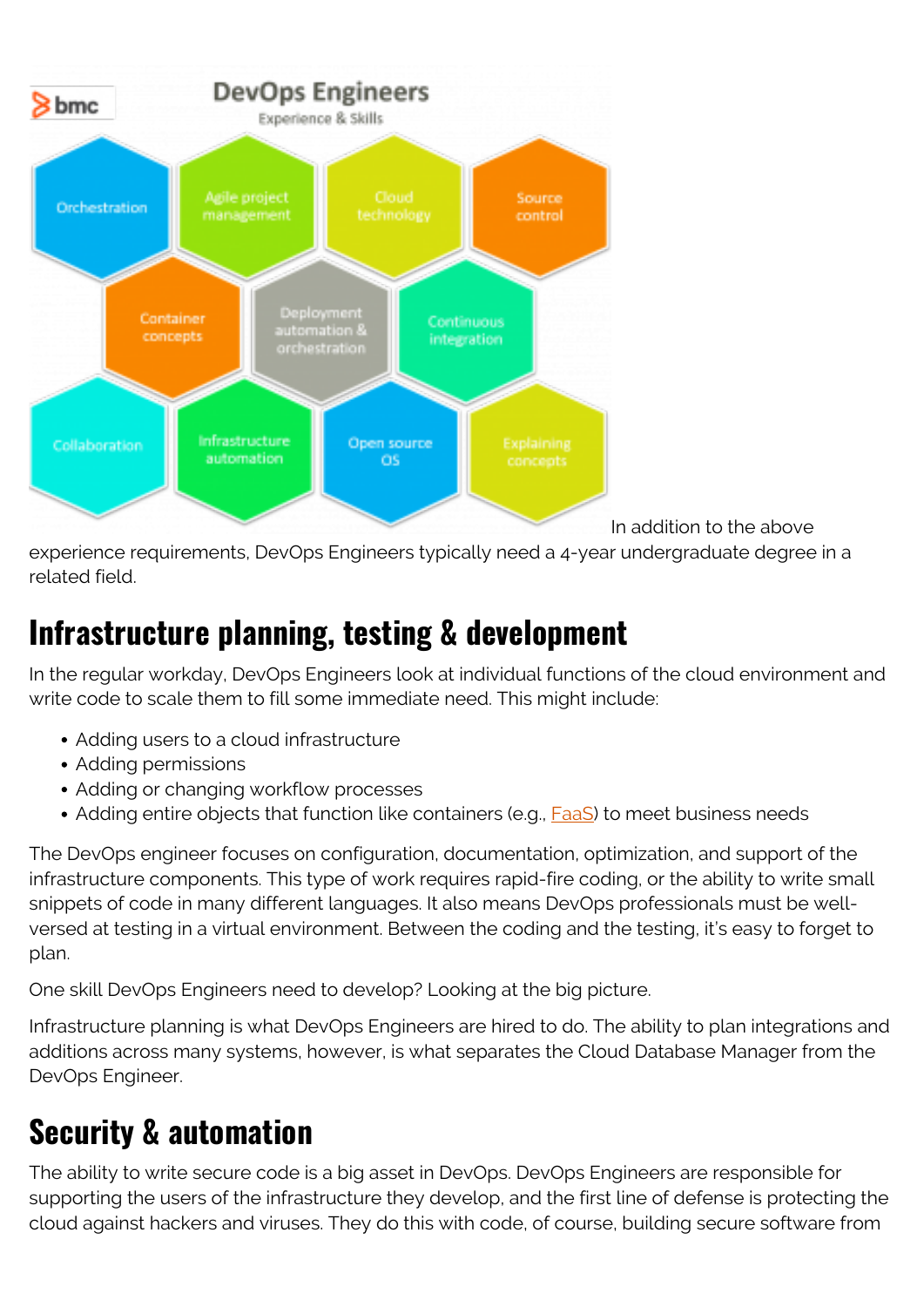the start.

#### **DevSecOps**

This idea of creating safe software is paramount to the **[DevSecOps mindset](https://blogs.bmc.com/blogs/what-is-devsecops-devsecops-explained/)**. The DevOps Engineer might oversee the DevSecOps team and certainly would collaborate with them to enhance an organization's infrastructure security protocols.



The

DevSecOps team is developed on the premise that every practice in an organization needs security measures. The team fosters understanding of business practices, looks for vulnerabilities, and provides continuous monitoring and testing across all platforms.

#### **Automation**

A deep understanding of [automation tools](https://blogs.bmc.com/blogs/it-orchestration-vs-automation-whats-the-difference/) is required to be a DevOps Engineer. This is a key responsibility in any DevOps role. Dealing with automation is one of the things that separates a DevOps Engineer from a Linux Engineer.

So, what do DevOps Engineers need to know about automation? They need to stay ahead of the competition on the newest tools that can be implemented to create efficiency. DevOps Engineers understand that a lot of processes that others do manually can be automated. This allows them to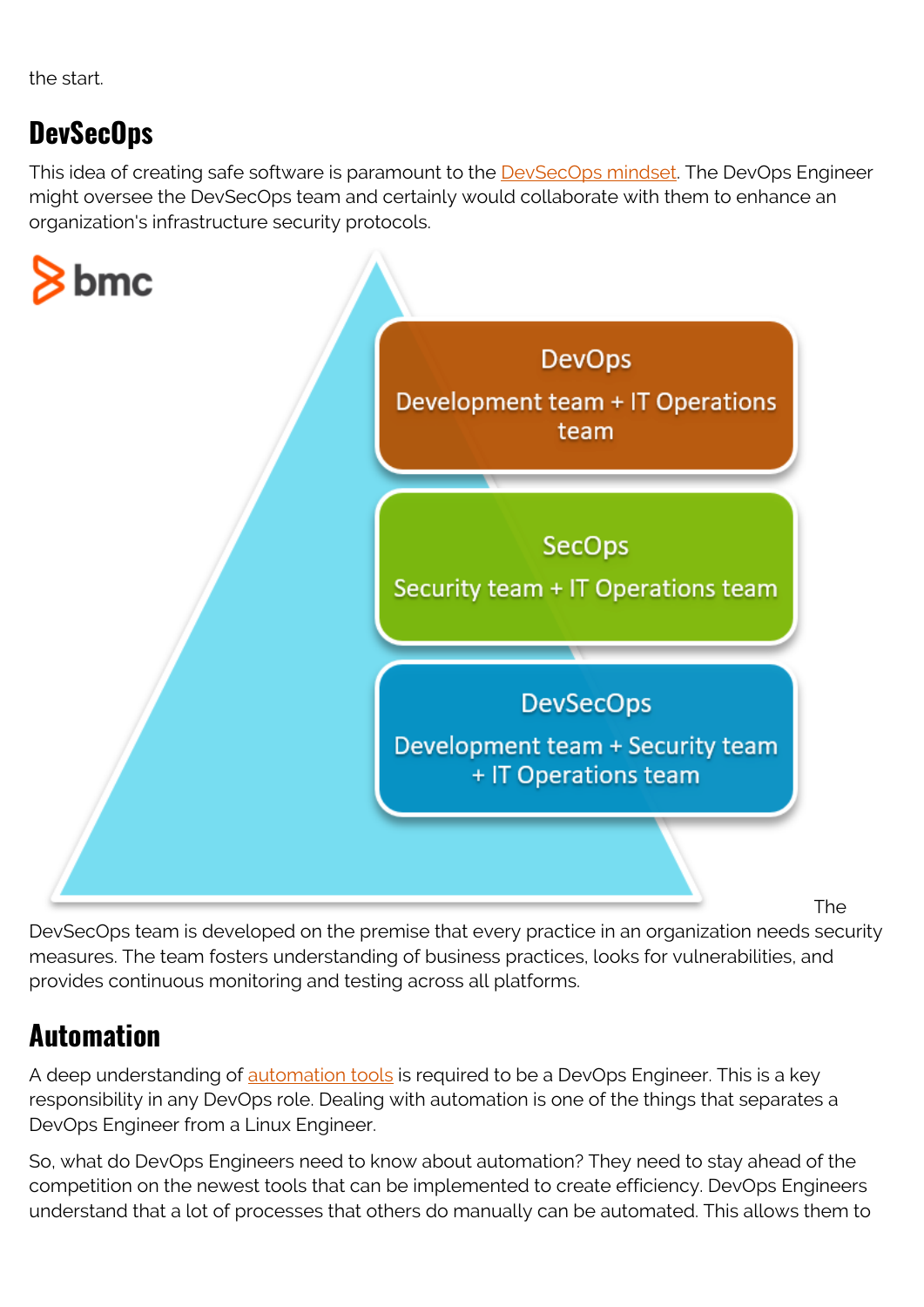develop and deploy more code than other types of IT engineers. *(Learn more about [Robotic Process Automation and Workload Automation.](https://blogs.bmc.com/blogs/workload-automation-vs-robotic-process-automation/))*

## **Important soft skills**

Lastly, there are a few [soft skills](https://blogs.bmc.com/blogs/soft-skills/) that should be developed to be an exceptional DevOps Engineer. This includes being a liaison; bridging the gaps between many different IT and software development teams. People skills are particularly important to the overall success of someone in this role because finding common ground between these teams isn't always an easy task.

Instead, it's one that includes constant communication. DevOps Engineers must be comfortable communicating clearly and with ease to get their message across. They have a lot to offer in different parts of the organization when it comes to educating key people on security and scalability.

DevOps Engineers also must be intuitive to anticipate needs. They must be able to go into an organization and understand how the people, culture and processes work together to impact their job in order to fill the gaps in technology with expert care.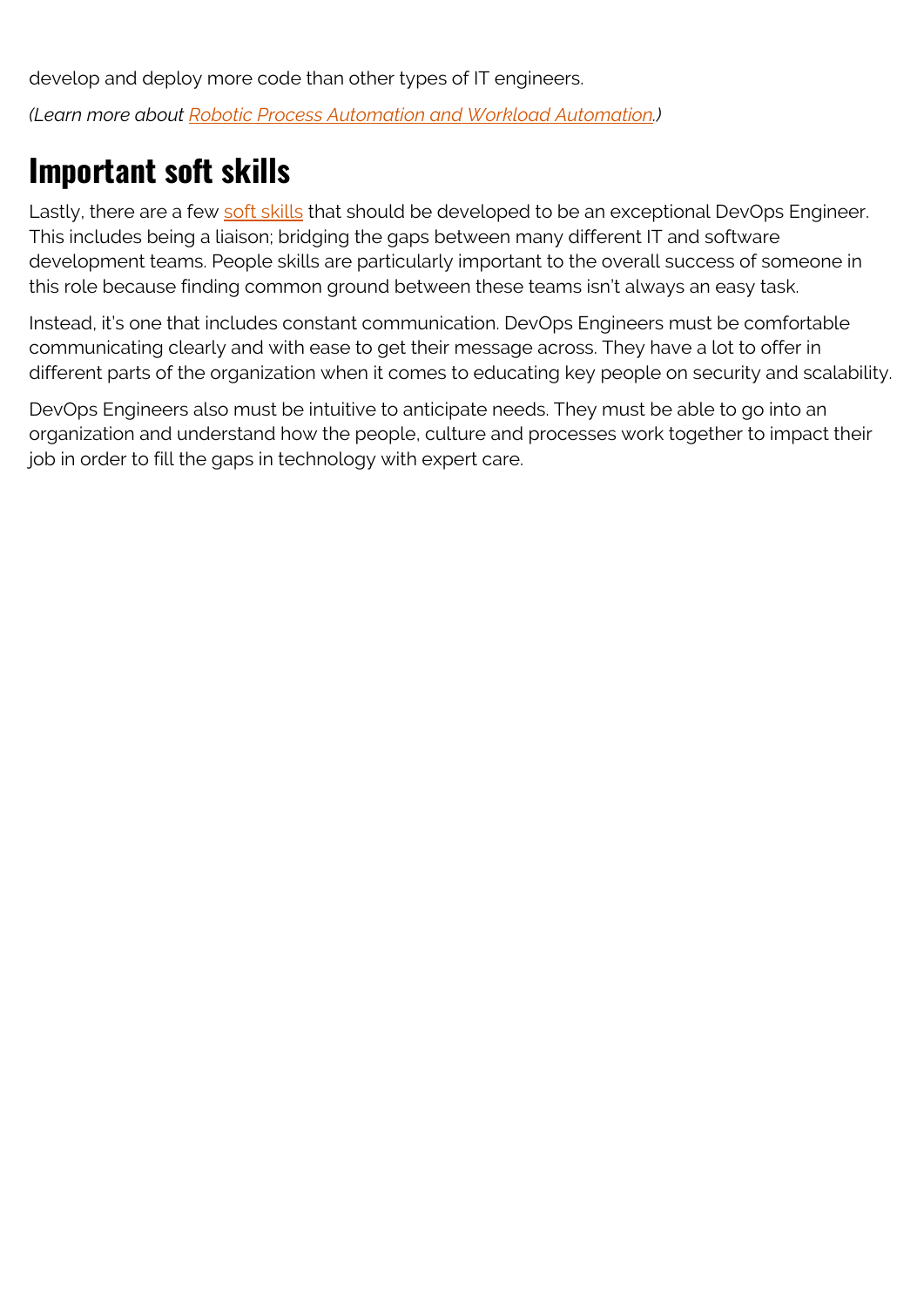



#### **What's in store for DevOps engineers?**

Converting to DevOps has a positive impact on IT organizations from the top down when it comes to:

- Team management
- Deployment frequency
- Delivery timelines
- Lead time.

Early response to employing DevOps throughout organizations has been positive. Perhaps the most surprising result attributed to DevOps has been its impact on company culture. It's much more than *just* an IT function. For many organizations, DevOps is treated as a philosophy that impacts how employees interact from top management to entry-level positions.

That's because it's based on the credo that everyone in the organization is responsible for overall success. But with many enigmas still surrounding DevOps Engineer roles and responsibilities, hiring managers have a difficult time defining it and hiring within the organization.

That said, the right person for the job must still be well-versed in deployment automation, infrastructure automation, and [version control.](https://blogs.bmc.com/blogs/devops-source-version-control/) These skills can be gained in a number of IT roles, most often on the software development side but also via the administration of certain programs.

"Gain insight to the capabilities necessary to attract top SRE talent and make them successful in your organization with artificial intelligence for operations (AIOps) and artificial intelligence for service management (AISM) capabilities."

# **Additional resources**

- [BMC DevOps Blog](https://blogs.bmc.com/blogs/categories/devops/)
- [DevOps Guide,](https://blogs.bmc.com/blogs/devops-basics-introduction/) a series of articles on the topic
- [State of DevOps in 2021](https://blogs.bmc.com/blogs/state-of-devops/)